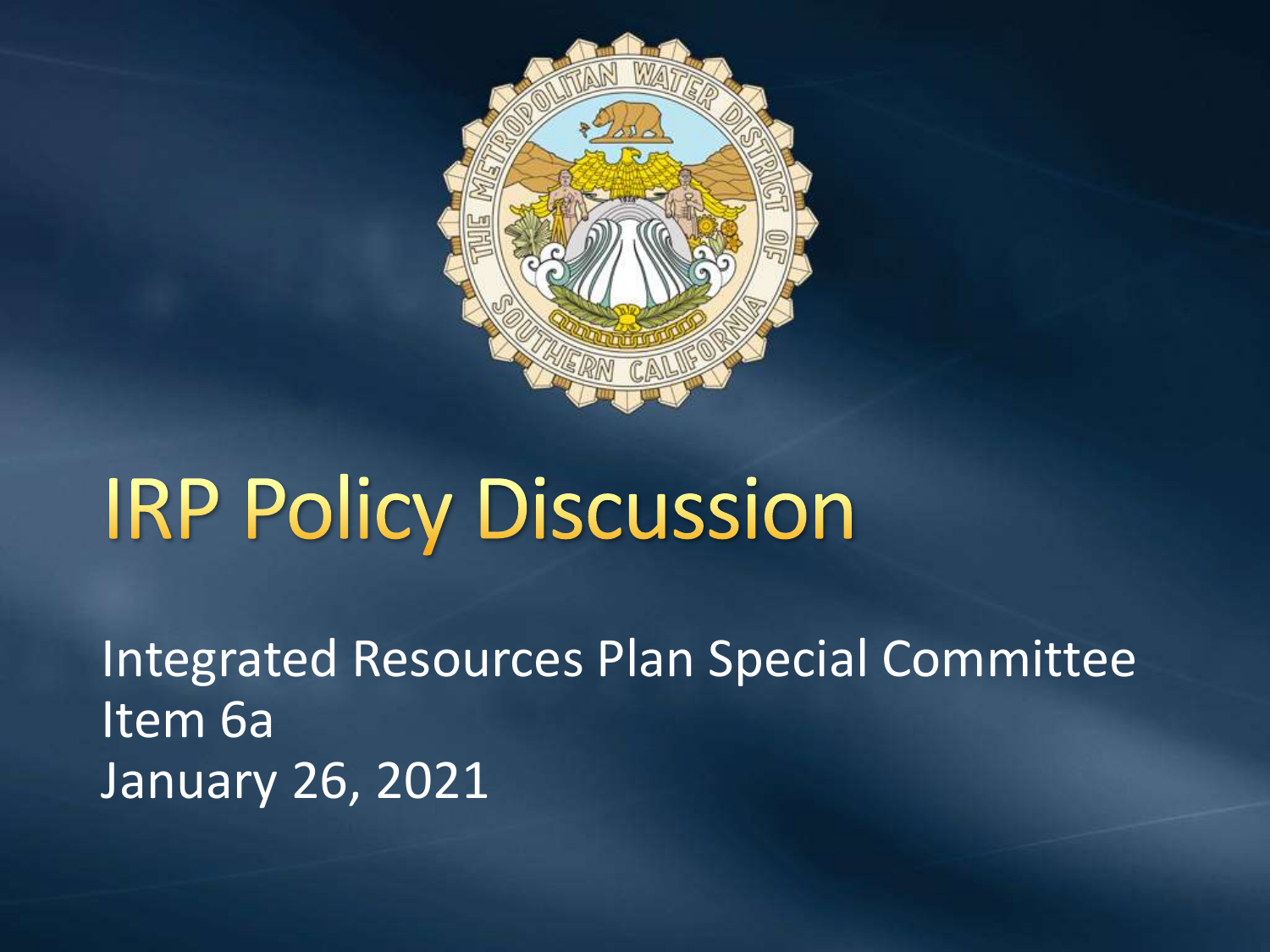#### **Overview**

**IRP past and current reliability goal** 

- **IRP scenarios put reliability to the test**
- **Reliability needs vary with future outcomes**
- **Feedback from member agencies**
- **Next steps**
- **O** Discussion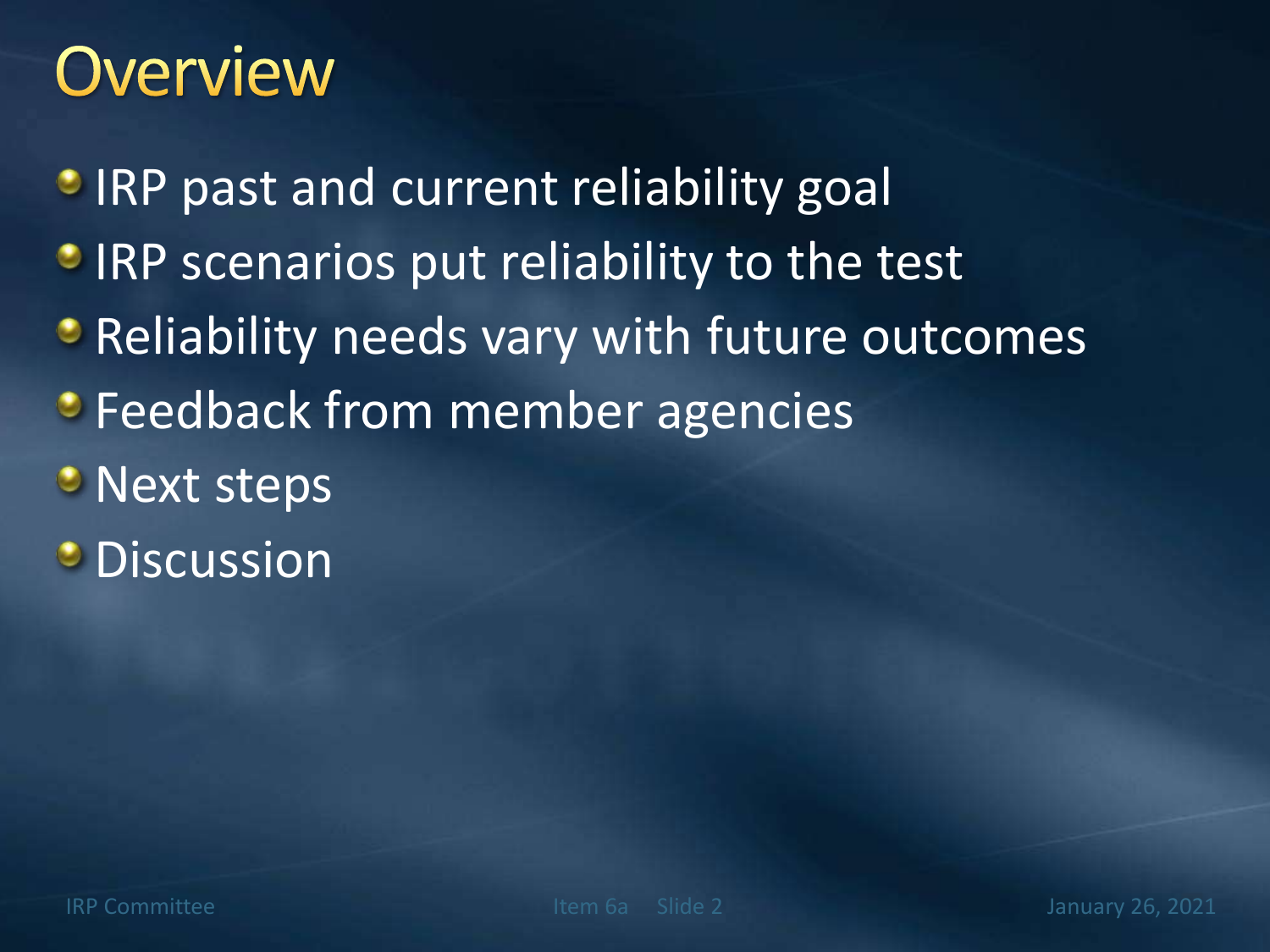# Why Talk About Reliability Now?

• Allows us to move forward with evaluating the portfolio options/actions

**• Received feedback on the meaning of various** levels of reliability from member agencies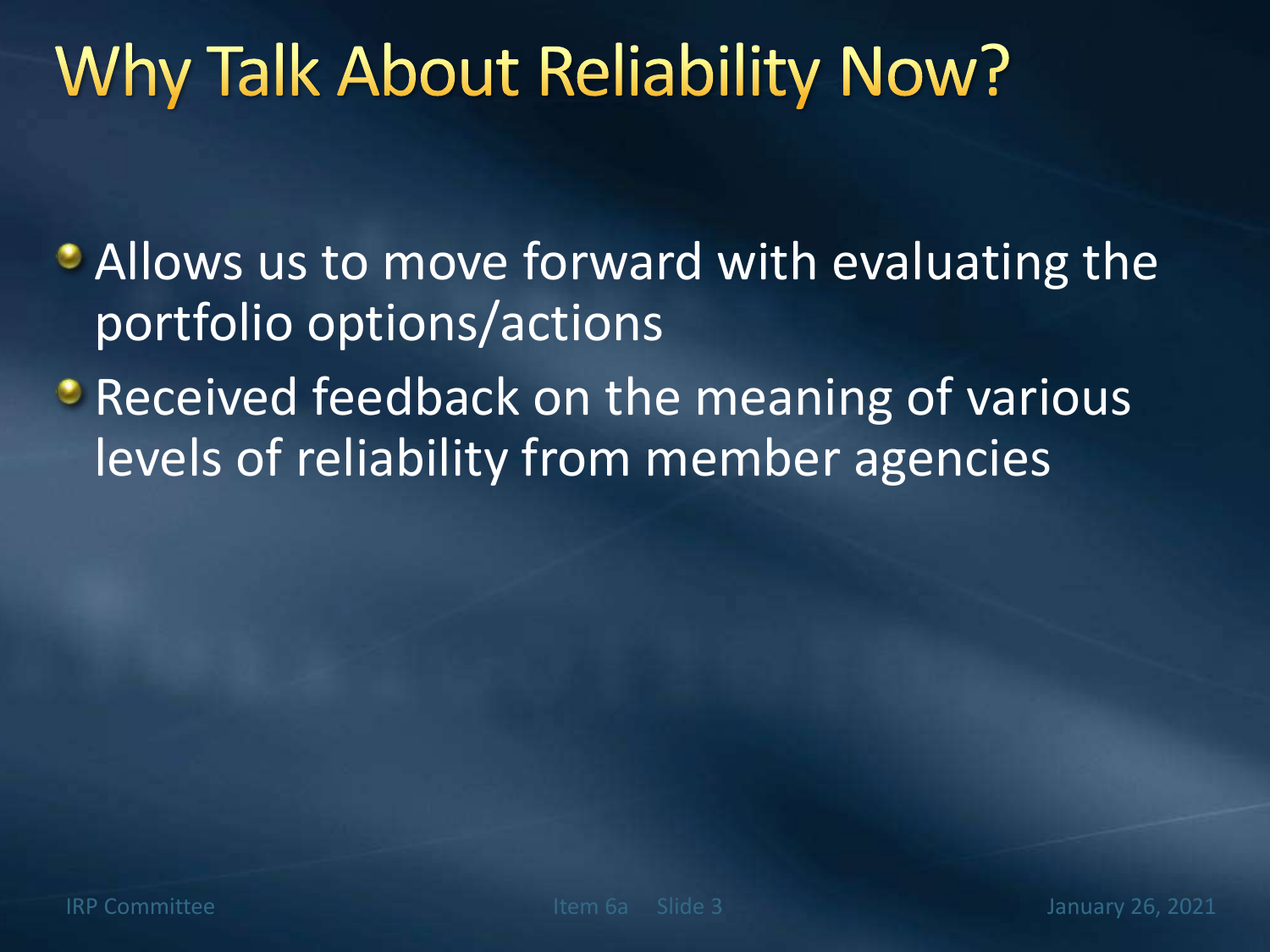**Past and Current IRP Reliability Goal** 

Full capability to meet all retail-level water demands under all foreseeable hydrologic events

1996 IRP established …

- $\triangleright$  Metropolitan would provide all of the firm wholesale water demands to its member agencies in 98 out of 100 years, and only in the remaining years consider implementing a shortage allocation plan for imported supply deliveries
- $\triangleright$  When this level of wholesale reliability is combined with the coordinated approach proposed in this resources plan, the region will have the full capability to meet all retaillevel water demands at all times

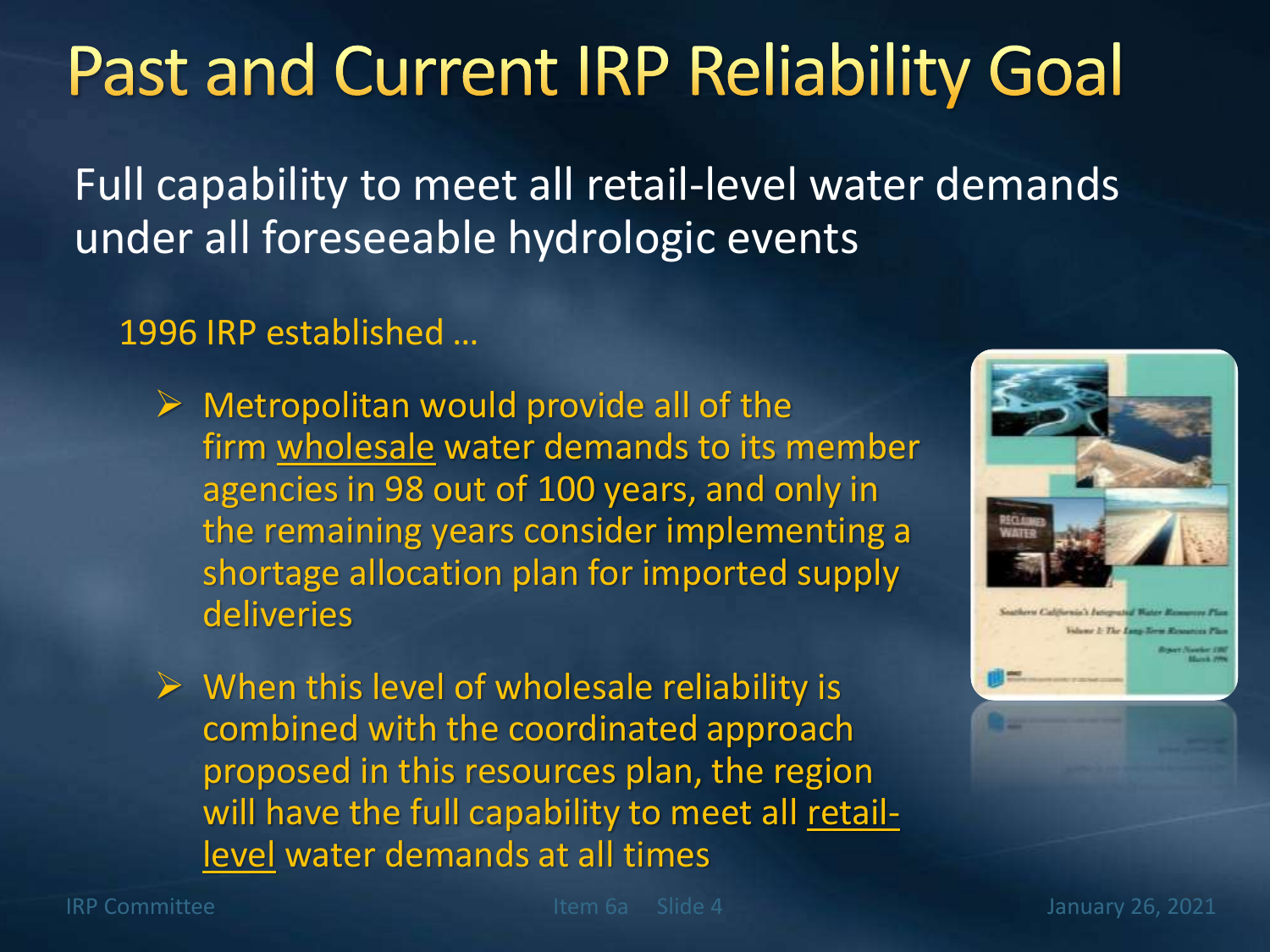### **IRP Scenarios Put Reliability to Test**

- **Scenarios examine more than hydrologic variability**
- **Scenarios broaden our view of "foreseeable" conditions**
- **Scenarios reveal different challenges** to reliability
- **•** Policy tradeoffs to meet a reliability goal are informed by scenarios

#### **Metropolitan's Mission Statement:**

"…to provide its service area with adequate and reliable supplies of highquality water to meet present and future needs in an environmentally and economically responsible way. "

Adequate High-Quality Supply

Reliability Goal

#### Environmental Economical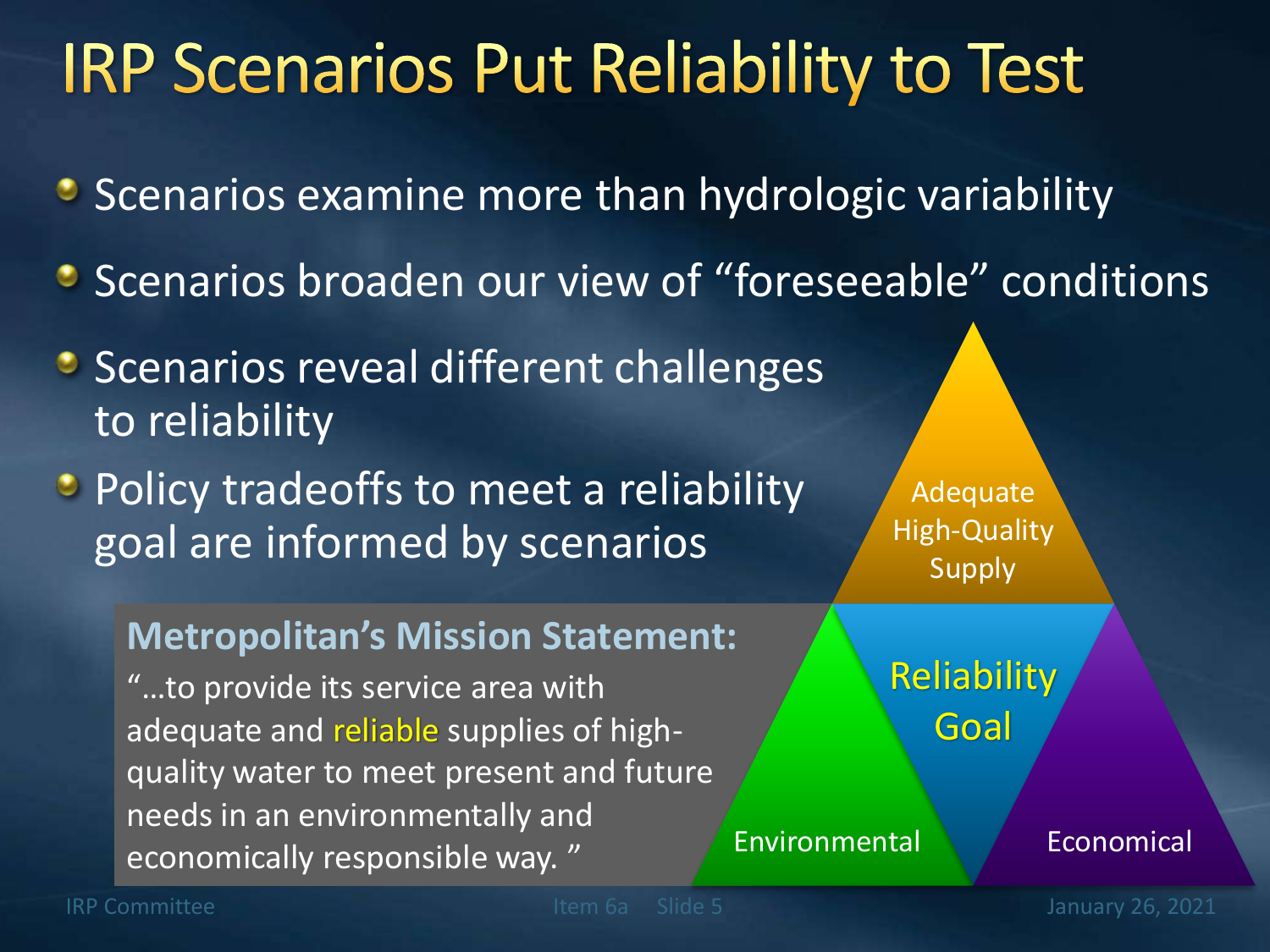# **Reliability Needs Vary with Future Outcomes**

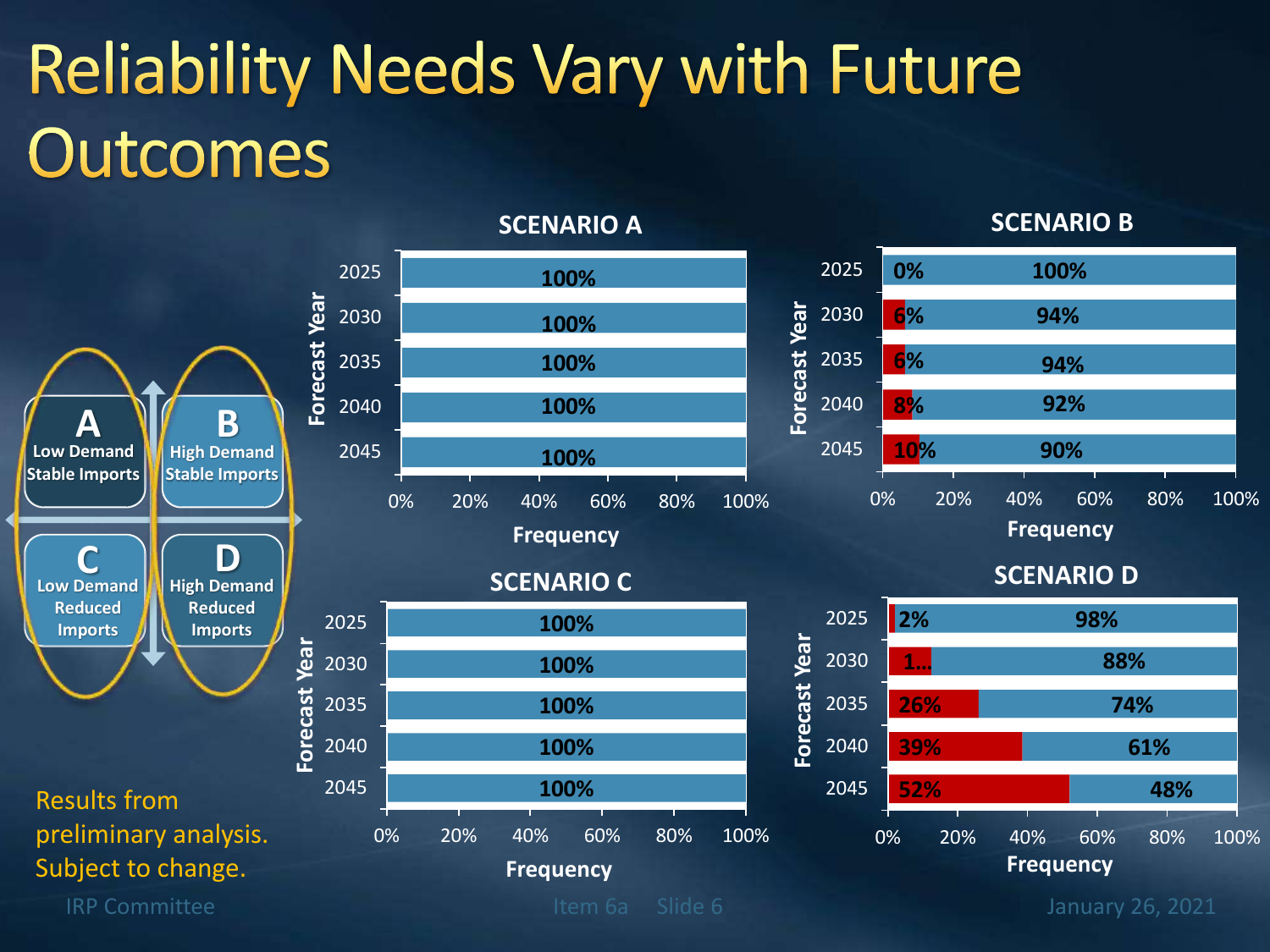# **Feedback from Member Agencies**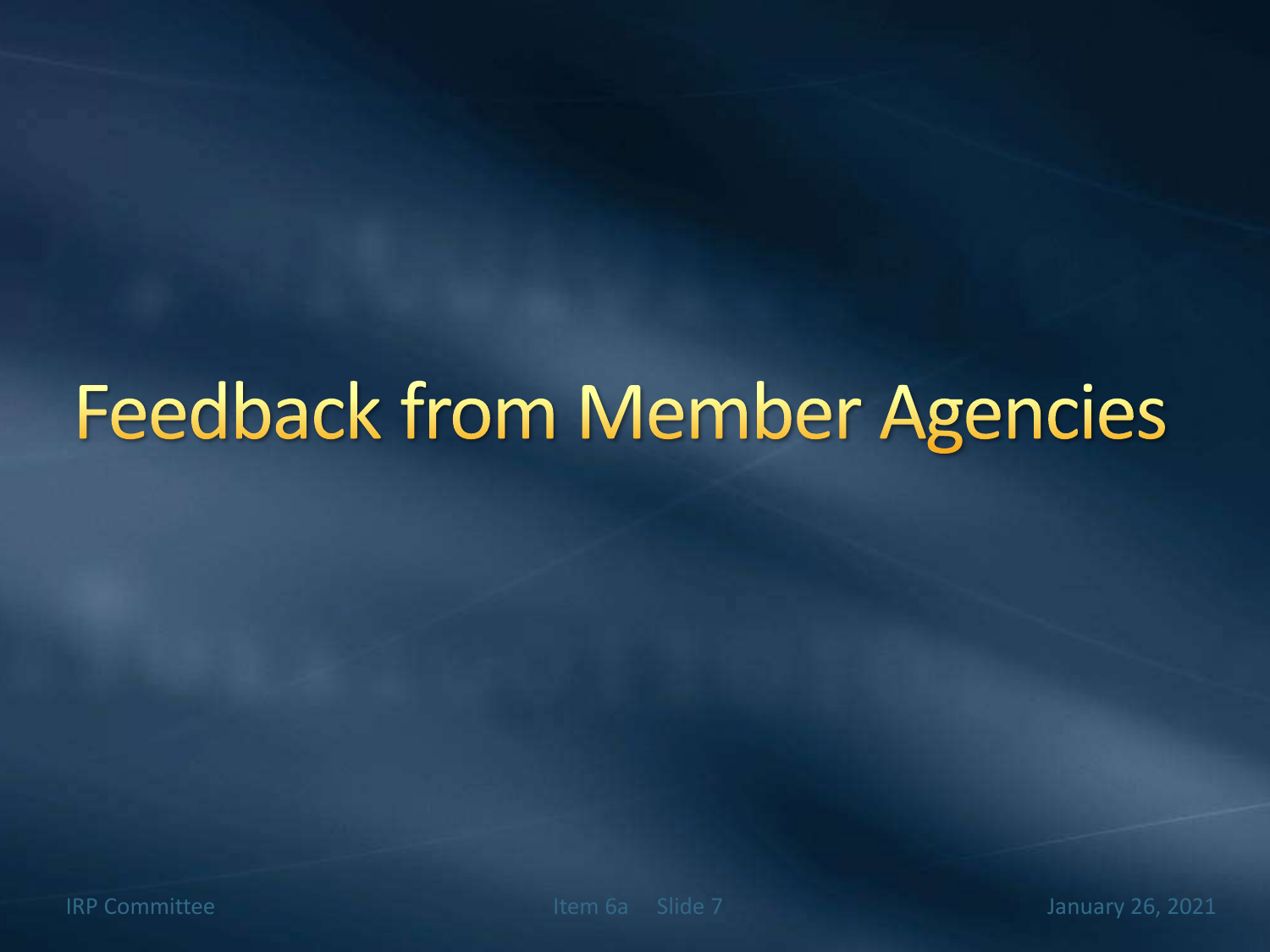### **Continue to Target 100% Reliability**

- **Important that we are not planning for** unreliability
	- **Example 1 and institutional integrity**
	- **Difficult to selectively implement unreliability**
	- **Prints** to public perception
- **Member agencies may have different needs but** expect Metropolitan to be there when needed

**Consider methods to reach 100 percent reliability** 

**PReflect that consumers do respond to** conservation messaging in dry years (this is different than rationing)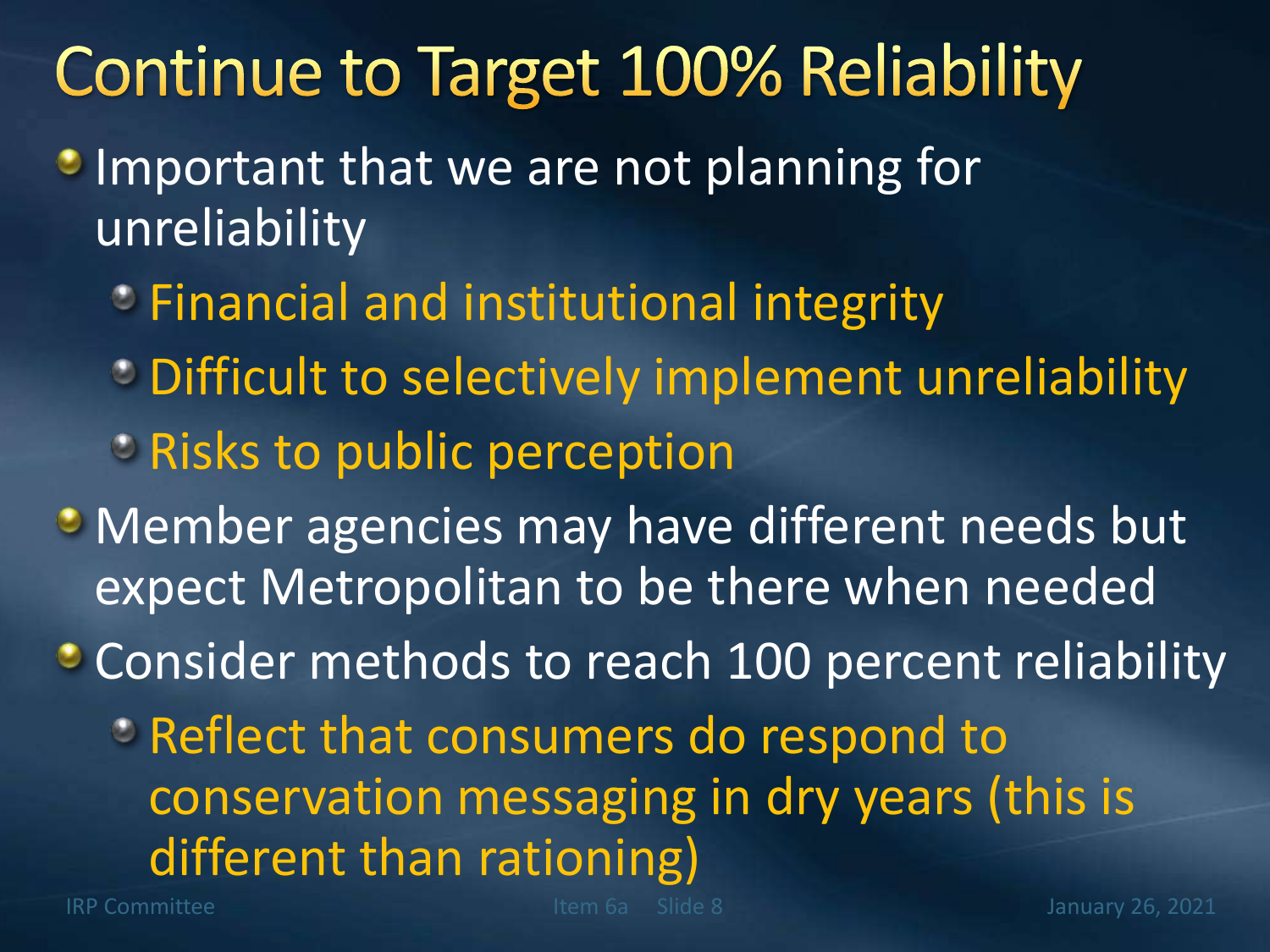## **Regional Advantages**

- **Metropolitan's infrastructure is a pooled** resource that provides collective benefits when used by member agencies
- **Costly to duplicate supply distribution and** treatment facilities
- **Each member agency has its own risk tolerance** Current structure allows choice
- **Member agencies may choose to continue to** rely on Metropolitan
- Metropolitan currently stands ready to provide supplies, if a member agency loses a local source

IRP Committee **Item 6a** Slide 9 January 26, 2021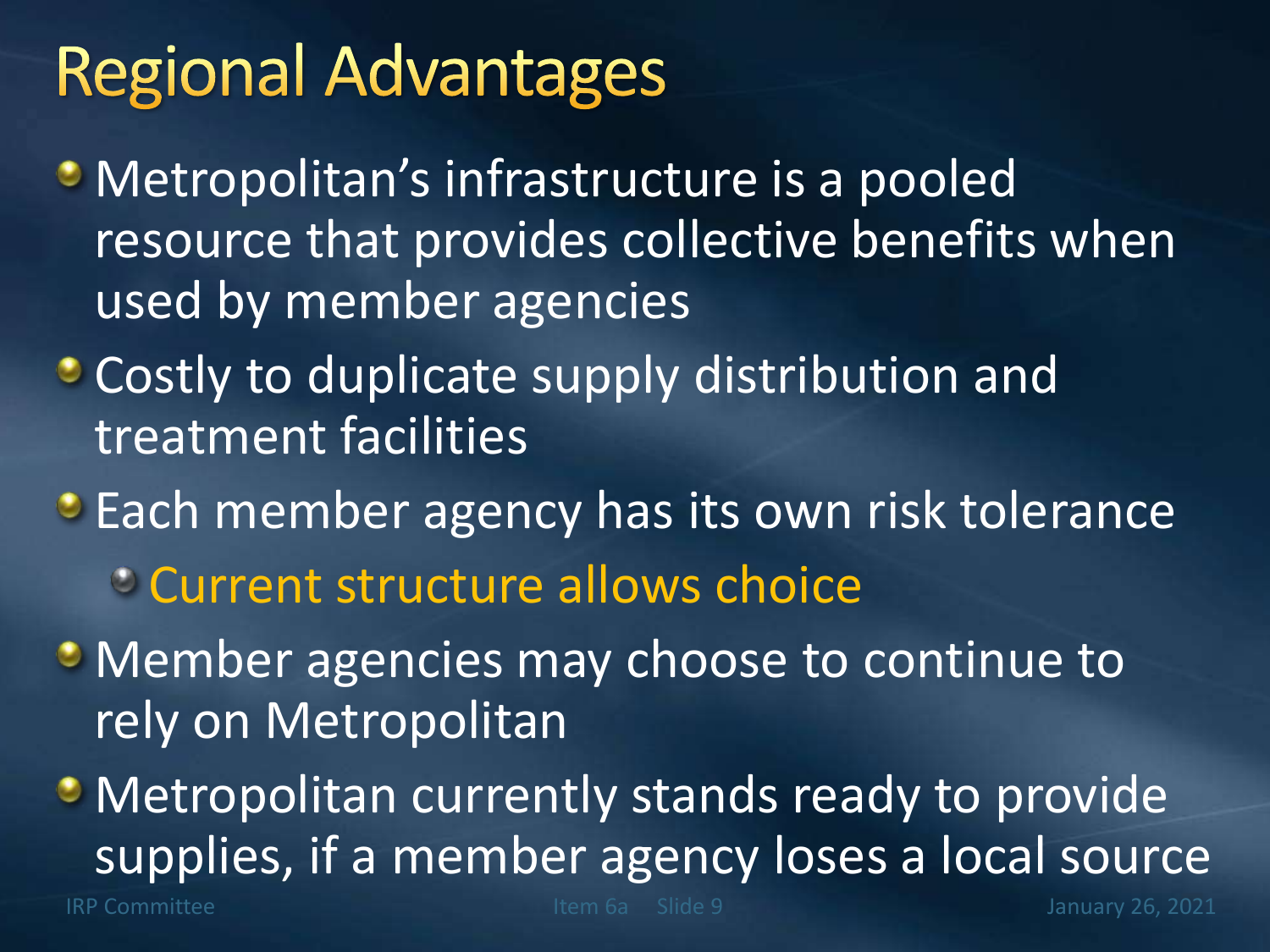# **Rates and Services Should Reflect Changing Needs of Member Agencies**

- **Rate refinement process can consider whether** needs have changed
	- Pricing structure can encourage/discourage some solutions
- **Regional infrastructure and system were** designed and built to be integrated and shared
- Metropolitan enabled collective investments in a diverse portfolio and development of local supply
- **Perceived value of supplemental supply services** can change abruptly and over time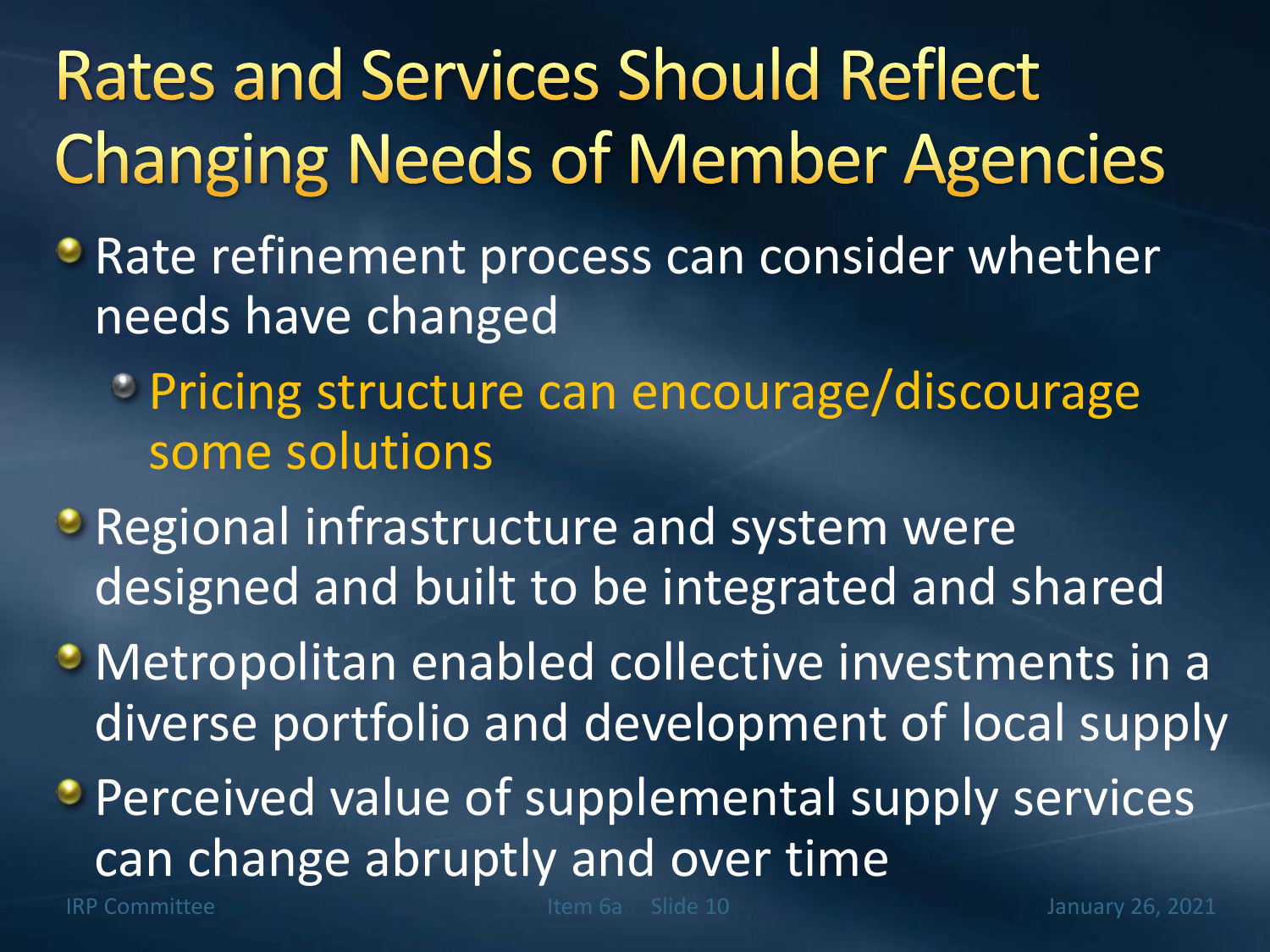#### **Next Steps**

Continue scenario and portfolio analysis with 100% reliability goal

**• Receive Board feedback on this approach** 

**Incorporate input into analysis of portfolios that** can achieve reliability goal (under each scenario)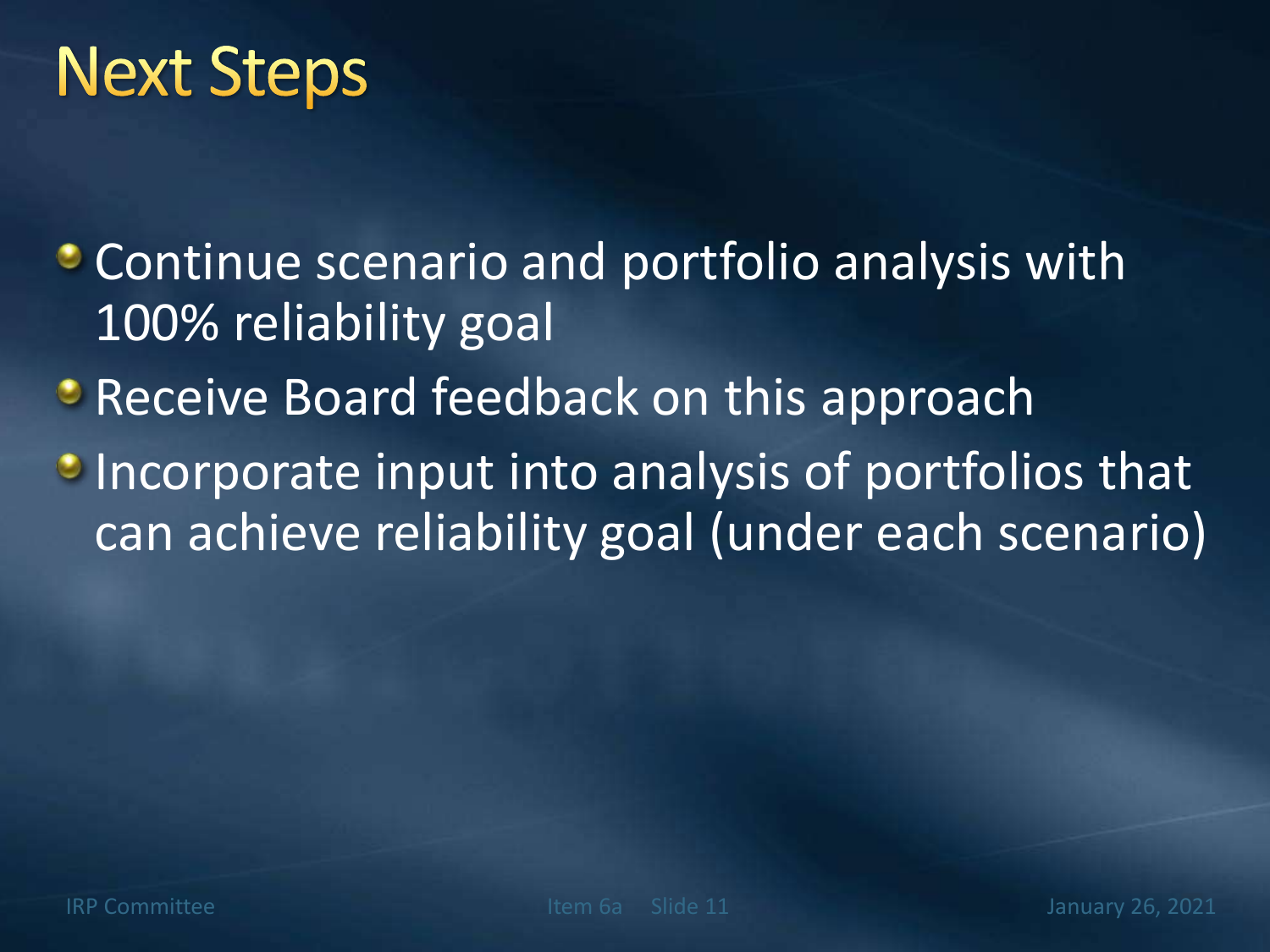# **Discussion**